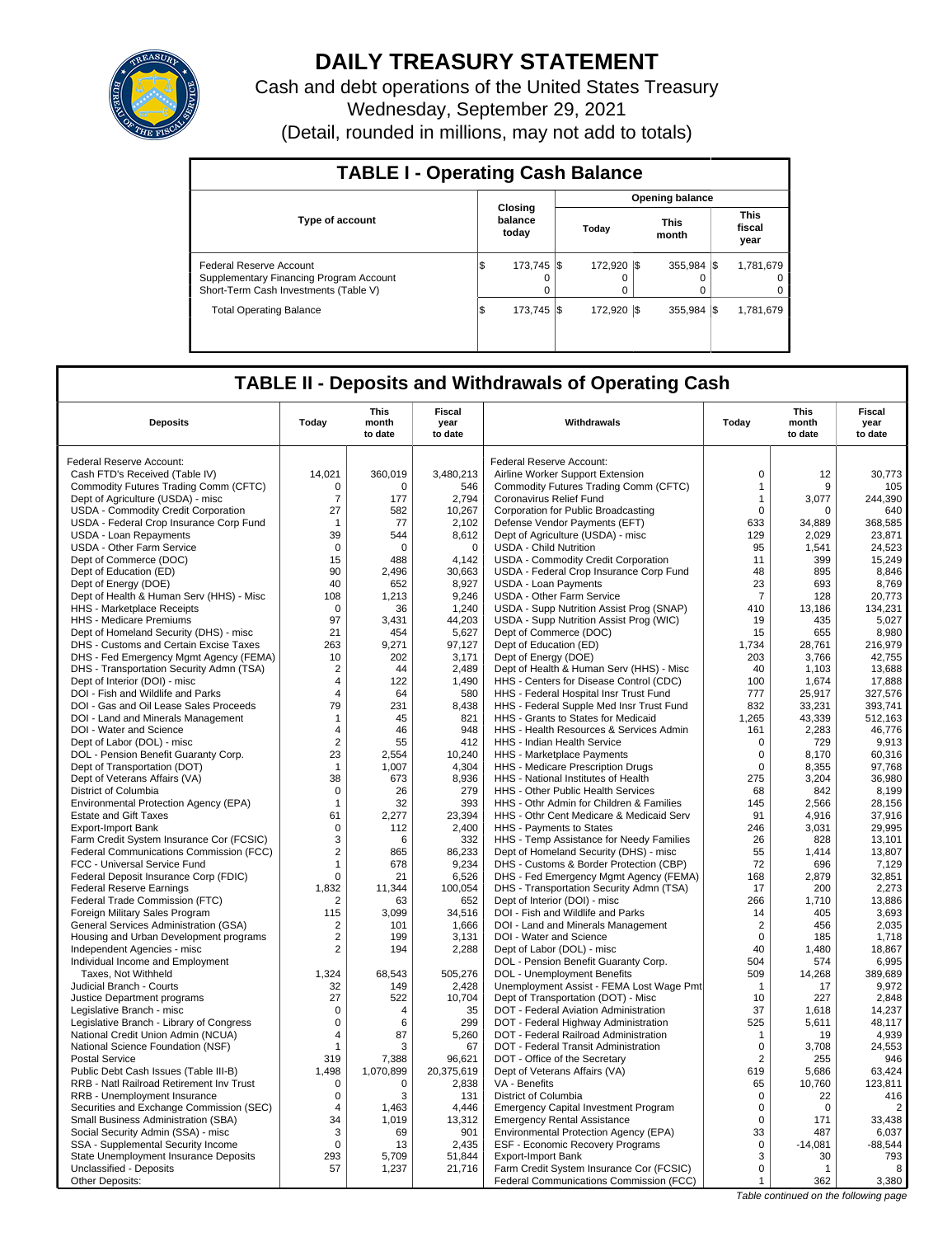| <b>Deposits</b>                                                               | Today       | This<br>month<br>to date | Fiscal<br>year<br>to date                        | Withdrawals                                                                 | Today                   | This<br>month<br>to date          | <b>Fiscal</b><br>year<br>to date      |
|-------------------------------------------------------------------------------|-------------|--------------------------|--------------------------------------------------|-----------------------------------------------------------------------------|-------------------------|-----------------------------------|---------------------------------------|
| Federal Housing Admin: Note Sales                                             | 90          | 1,673                    | 21,315                                           | FCC - Universal Service Fund                                                | 483                     | 762                               | 8,747                                 |
| Thrift Savings Plan Transfer                                                  | 814         | 4,138                    | 48,329                                           | Federal Deposit Insurance Corp (FDIC)                                       | $\overline{2}$          | 46                                | 884                                   |
|                                                                               |             |                          |                                                  | Federal Employees Insurance Payments                                        | 344                     | 7,410                             | 89,399                                |
|                                                                               |             |                          |                                                  | Federal Salaries (EFT)                                                      | 108                     | 16,190                            | 205,504                               |
|                                                                               |             |                          |                                                  | Federal Trade Commission (FTC)                                              | $\Omega$                | 18                                | 546                                   |
|                                                                               |             |                          |                                                  | General Services Administration (GSA)                                       | 118                     | 2,301                             | 27,141                                |
|                                                                               |             |                          |                                                  | Housing and Urban Development programs                                      | 166                     | 6,237                             | 72,531                                |
|                                                                               |             |                          |                                                  | Independent Agencies - misc                                                 | 10                      | 381                               | 3,970                                 |
|                                                                               |             |                          |                                                  | <b>Interest on Treasury Securities</b>                                      | $\mathbf 0$             | 1.364                             | 287.012                               |
|                                                                               |             |                          |                                                  | IRS - Advanced Child Tax Credit (EFT)                                       | $\mathbf 0$             | 13,448                            | 38.014                                |
|                                                                               |             |                          |                                                  | IRS - Economic Impact Payments (EFT)                                        | 229                     | 1,479                             | 444,160                               |
|                                                                               |             |                          |                                                  | IRS Tax Refunds Business (EFT)                                              | $1/ - 66$               | 1,947                             | 30,364                                |
|                                                                               |             |                          |                                                  | IRS Tax Refunds Individual (EFT)                                            | 1,233                   | 9,163                             | 342,098                               |
|                                                                               |             |                          |                                                  | Judicial Branch - Courts                                                    | $\Omega$                | 111                               | 2,082                                 |
|                                                                               |             |                          |                                                  | Justice Department programs                                                 | 127                     | 2,411                             | 21,841                                |
|                                                                               |             |                          |                                                  | Legislative Branch - misc                                                   | 21                      | 111                               | 1,253                                 |
|                                                                               |             |                          |                                                  | Legislative Branch - Library of Congress                                    | $\overline{2}$          | 25                                | 699                                   |
|                                                                               |             |                          |                                                  | <b>NASA</b>                                                                 | $\Omega$                | 1.646                             | 20,055                                |
|                                                                               |             |                          |                                                  | National Credit Union Admin (NCUA)                                          | $\Omega$                | 17                                | 2.764                                 |
|                                                                               |             |                          |                                                  | National Science Foundation (NSF)                                           | $\Omega$                | 733                               | 7,048                                 |
|                                                                               |             |                          |                                                  | Postal Service Money Orders and Other                                       | 128                     | 3.068                             | 42.349                                |
|                                                                               |             |                          |                                                  | Public Debt Cash Redemp. (Table III-B)                                      | 1,541                   | 1,194,040                         | 19,081,722                            |
|                                                                               |             |                          |                                                  | Railroad Retirement Board (RRB) - misc                                      | $\mathbf 0$             | 4                                 | 50                                    |
|                                                                               |             |                          |                                                  | <b>RRB - Benefit Payments</b>                                               | $\mathbf{1}$            | 1,165                             | 14,051                                |
|                                                                               |             |                          |                                                  | Securities and Exchange Commission (SEC)                                    | $\overline{2}$          | 292                               | 1,417                                 |
|                                                                               |             |                          |                                                  | Small Business Administration (SBA)                                         | 4,193                   | 62,297                            | 705,675                               |
|                                                                               |             |                          |                                                  | Social Security Admin (SSA) - misc                                          | 13                      | 343                               | 4,602                                 |
|                                                                               |             |                          |                                                  | <b>SSA - Benefits Payments</b>                                              | $\mathbf{1}$            | 84,263                            | 1,000,042                             |
|                                                                               |             |                          |                                                  | SSA - Supplemental Security Income                                          | $\Omega$                | 4,557                             | 54,769                                |
|                                                                               |             |                          |                                                  | <b>Transportation Services</b>                                              | $\Omega$                | 150                               | 1,287                                 |
|                                                                               |             |                          |                                                  | Other Withdrawals:                                                          |                         |                                   |                                       |
|                                                                               |             |                          |                                                  | <b>State Department</b>                                                     | 321                     | 1,831                             | 18,591                                |
|                                                                               |             |                          |                                                  | Unclassified                                                                | 1,322                   | 28.293                            | 342.428                               |
| <b>Total Other Deposits</b>                                                   | 904         | 5,989                    | 83,412                                           | Total, Other Withdrawals                                                    | 1,644                   | 63,041                            | 761,843                               |
| Change in Balance of Uncollected                                              |             |                          |                                                  |                                                                             |                         |                                   |                                       |
| Funds                                                                         | 0           | 0                        | $\mathbf 0$                                      |                                                                             |                         |                                   |                                       |
| <b>Transfers from Depositaries</b>                                            | $\mathbf 0$ | 0                        | $\Omega$                                         | <b>Transfers to Depositaries</b>                                            | $\mathbf 0$             | 0                                 | 0                                     |
| <b>Total Federal Reserve Account</b>                                          | 21,424      | 1,566,602                | 25,195,975                                       | <b>Total Federal Reserve Account</b>                                        | 20,599                  | 1,748,840                         | 26,803,909                            |
| Short-Term Cash Investments:<br><b>Transfers from Federal Reserve Account</b> |             |                          |                                                  | Short-Term Cash Investments:<br><b>Transfers to Federal Reserve Account</b> |                         |                                   |                                       |
| (Table V)                                                                     | $\Omega$    | 0                        | 0                                                | (Table V)                                                                   | $\Omega$                | 0                                 |                                       |
| Total Deposits (excluding transfers)                                          | 21.424      |                          | $\frac{1}{3}$ 1,566,602 $\frac{1}{3}$ 25,195,975 | Total Withdrawals (excluding transfers)                                     |                         | 20,599 \$ 1,748,840 \$ 26,803,909 |                                       |
|                                                                               |             |                          |                                                  | Net Change in Operating Cash Balance                                        | ß.<br>$825$ $\sqrt{\$}$ |                                   | $-182,239$ $\frac{1}{9}$ $-1,607,934$ |

|                                          |            |     |                                 |                           |                                               |                  |                                 | See Footnote              |
|------------------------------------------|------------|-----|---------------------------------|---------------------------|-----------------------------------------------|------------------|---------------------------------|---------------------------|
|                                          |            |     |                                 |                           | <b>TABLE III-A - Public Debt Transactions</b> |                  |                                 |                           |
| <b>Issues</b>                            | Today      |     | <b>This</b><br>month<br>to date | Fiscal<br>year<br>to date | <b>Redemptions</b>                            | Today            | <b>This</b><br>month<br>to date | Fiscal<br>year<br>to date |
| Marketable:<br>Bills:                    |            |     |                                 |                           | Marketable:<br><b>Bills</b>                   | 0                | \$<br>$1,109,030$ \$            | 16,248,961                |
| <b>Regular Series</b>                    | $-1$       | \$. | 667,025 \$                      | 10,556,017                | <b>Notes</b>                                  |                  | 35,000                          | 2,197,837                 |
| Cash Management Series                   | 0          |     | 210,007                         | 4,470,151                 | <b>Bonds</b>                                  |                  |                                 | 29,649                    |
| Notes                                    |            |     | 132,222                         | 4,129,386                 | <b>Federal Financing Bank</b>                 |                  | <sup>n</sup>                    | 1,209                     |
| <b>Bonds</b>                             |            |     | 26,555                          | 694,820                   | Nonmarketable:                                |                  |                                 |                           |
| Inflation-Protected Securities Increment | 261        |     | 7,797                           | 84,105                    | <b>United States Savings Securities</b>       | 38               | 777                             | 10,412                    |
| Federal Financing Bank                   |            |     | 0                               |                           | <b>Government Account Series</b>              | 276,921          | 4,136,463                       | 99,863,281                |
| Nonmarketable:                           |            |     |                                 |                           | Hope Bonds                                    |                  | 0                               | 0                         |
| United States Savings Securities:        |            |     |                                 |                           | Domestic Series                               |                  | 11,792                          | 83,341                    |
| Cash Issue Price                         | 6          |     | 107                             | 1,468                     | <b>Foreign Series</b>                         |                  |                                 | $\Omega$                  |
| Interest Increment                       |            |     | 339                             | 3,956                     | <b>State and Local Series</b>                 | 10               | 3,252                           | 97,600                    |
| Government Account Series                | 276,688    |     | 4,251,188                       | 99,955,377                | Other                                         | 1,494            | 34,190                          | 413,922                   |
| Hope Bonds<br>Domestic Series            |            |     |                                 |                           |                                               |                  |                                 |                           |
| Foreign Series                           |            |     |                                 |                           |                                               |                  |                                 |                           |
| State and Local Series                   |            |     | 799                             | 118,103                   |                                               |                  |                                 |                           |
| Other                                    | 1,493      |     | 34,256                          | 414,525                   | <b>Total Redemptions</b>                      | 278,462 \$       | $5,330,503$ \$                  | 118,946,212               |
| <b>Total Issues</b>                      | 278,450 \$ |     | 5,330,296 \$                    | 120,427,931               | Net Change in Public Debt Outstanding         | $-12$ $\sqrt{5}$ | $-207$ \$                       | 1,481,719                 |
|                                          |            |     |                                 |                           |                                               |                  |                                 |                           |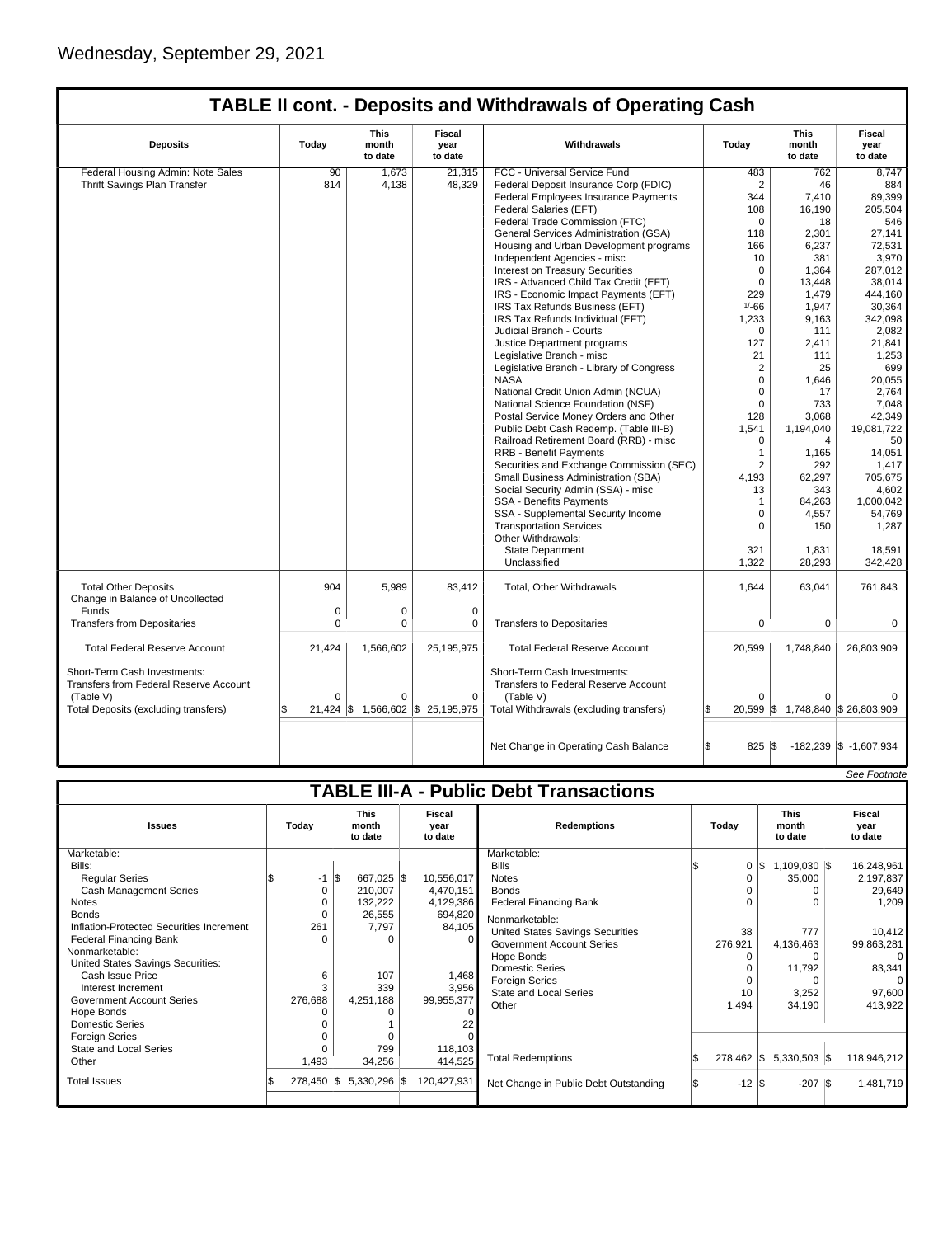| <b>TABLE III-B - Adjustment of Public Debt</b><br><b>Transactions to Cash Basis</b> |     |          |     |           |                        |                                 |                           |  |  |  |
|-------------------------------------------------------------------------------------|-----|----------|-----|-----------|------------------------|---------------------------------|---------------------------|--|--|--|
| <b>Transactions</b>                                                                 |     | Today    |     |           |                        | <b>This</b><br>month<br>to date | Fiscal<br>year<br>to date |  |  |  |
| Public Debt Cash Issues:<br>Public Debt Issues (Table III-A)                        | 1\$ | 278,450  | I\$ | 5,330,296 | \$120,427,931          |                                 |                           |  |  |  |
| Premium on New Issues<br>Discount on New Issues:                                    |     | n        |     | 544       | 22,768                 |                                 |                           |  |  |  |
| Bills (-)                                                                           |     | $\Omega$ |     | 136       | 2,836                  |                                 |                           |  |  |  |
| Bonds and Notes (-)                                                                 |     | 0        |     | 480       | 30,370                 |                                 |                           |  |  |  |
| Federal Financing Bank (-)                                                          |     | O        |     | 0         |                        |                                 |                           |  |  |  |
| Government Account Transactions (-)                                                 |     | 276,688  |     | 4,251,188 | 99,955,377             |                                 |                           |  |  |  |
| Hope Bonds (-)                                                                      |     |          |     | ŋ         |                        |                                 |                           |  |  |  |
| Interest Increment on United States                                                 |     |          |     |           |                        |                                 |                           |  |  |  |
| Savings Securities (-)                                                              |     | 3        |     | 339       | 3,956                  |                                 |                           |  |  |  |
| Inflation-Protected Securities Increment                                            |     | 261      |     | 7,797     | 82,541                 |                                 |                           |  |  |  |
| <b>Total Public Debt Cash Issues</b><br>Deposited in Federal Reserve Account        | \$  | 1,498    | l\$ | 1,070,899 | \$20,375,619           |                                 |                           |  |  |  |
| Public Debt Cash Redemptions:                                                       |     |          |     |           |                        |                                 |                           |  |  |  |
| Public Debt Redemptions (Table III-A)                                               | l\$ | 278,462  | l\$ | 5,330,503 | \$18,946,212           |                                 |                           |  |  |  |
| Premium on Debt Buyback Operation                                                   |     | 0        |     | 0         |                        |                                 |                           |  |  |  |
| Discount on Debt Buyback Operation (-)                                              |     | 0        |     | 0         | n                      |                                 |                           |  |  |  |
| Federal Financing Bank (-)                                                          |     | O        |     | O         | 1,209                  |                                 |                           |  |  |  |
| Government Account Transactions (-)                                                 |     | 276,921  |     | 4,136,463 | 99,863,281             |                                 |                           |  |  |  |
| Hope Bonds (-)                                                                      |     | U        |     | U         | n                      |                                 |                           |  |  |  |
| <b>Total Public Debt Cash Redemptions</b>                                           |     |          |     |           |                        |                                 |                           |  |  |  |
| Withdrawn from Federal Reserve Acct.                                                | l\$ | 1.541    | IS. |           | 1,194,040 \$19,081,722 |                                 |                           |  |  |  |

|                                                                                   | <b>TABLE III-C - Debt Subject to Limit</b> |                                                           |                           |                           |  |  |  |  |  |  |  |
|-----------------------------------------------------------------------------------|--------------------------------------------|-----------------------------------------------------------|---------------------------|---------------------------|--|--|--|--|--|--|--|
|                                                                                   | Closing                                    |                                                           | Opening balance           |                           |  |  |  |  |  |  |  |
| <b>Balance Transactions</b>                                                       | balance<br>todav                           | Today                                                     | <b>This</b><br>month      | Fiscal<br>year            |  |  |  |  |  |  |  |
| Debt Held by the Public<br>Intragovernmental Holdings<br><b>Total Public Debt</b> | \$22,270,512<br>6,156,598                  | \$22,264,101<br>6,163,020                                 | \$22,254,544<br>6,172,774 | \$21,018,952<br>5,926,439 |  |  |  |  |  |  |  |
| Outstanding<br>Less: Debt Not<br>Subject to Limit:                                | 28,427,110                                 | 28,427,122                                                | 28,427,317                | 26,945,391                |  |  |  |  |  |  |  |
| Other Debt                                                                        | 478                                        | 478                                                       | 478                       | 478                       |  |  |  |  |  |  |  |
| <b>Unamortized Discount</b>                                                       | 19,141                                     | 19,153                                                    | 19,348                    | 17,271                    |  |  |  |  |  |  |  |
| <b>Federal Financing Bank</b>                                                     | 6,053                                      | 6,053                                                     | 6,053                     | 7,262                     |  |  |  |  |  |  |  |
| Hope Bonds                                                                        | 0                                          | O                                                         | 0                         | o                         |  |  |  |  |  |  |  |
| Plus: Other Debt Subject to Limit<br>Guaranteed Debt of                           |                                            |                                                           |                           |                           |  |  |  |  |  |  |  |
| Government Agencies                                                               | $\Omega$                                   | $\Omega$                                                  | $\Omega$                  | 0                         |  |  |  |  |  |  |  |
| <b>Total Public Debt</b><br>Subject to Limit                                      |                                            | \$28,401,438   \$28,401,438   \$28,401,438   \$26,920,380 |                           |                           |  |  |  |  |  |  |  |
|                                                                                   |                                            |                                                           |                           |                           |  |  |  |  |  |  |  |
| <b>Statutory Debt Limit</b>                                                       | $$28,401,463$ $$28,401,463$                |                                                           | \$28,401,463              | SUSP-1                    |  |  |  |  |  |  |  |
|                                                                                   |                                            |                                                           |                           |                           |  |  |  |  |  |  |  |

See Footnote

| <b>TABLE IV - Federal Tax Deposits</b>                                                                                                                                                                                                 |    |                                                          |     |                                                          |     |                                                                      |
|----------------------------------------------------------------------------------------------------------------------------------------------------------------------------------------------------------------------------------------|----|----------------------------------------------------------|-----|----------------------------------------------------------|-----|----------------------------------------------------------------------|
| Classification                                                                                                                                                                                                                         |    | Today                                                    |     | <b>This</b><br>month<br>to date                          |     | Fiscal<br>year<br>to date                                            |
| Withheld Income and Employment Taxes<br>Individual Income Taxes<br><b>Railroad Retirement Taxes</b><br>Excise Taxes<br><b>Corporation Income Taxes</b><br><b>Federal Unemployment Taxes</b><br>Estate and Gift Taxes & Misc IRS Rcpts. | \$ | 9,997<br>430<br>5<br>3,838<br>172<br>$\overline{2}$<br>3 | l\$ | 227,429<br>46,113<br>425<br>9,526<br>86,554<br>35<br>127 | l\$ | 2,725,284<br>380,019<br>5,288<br>76,437<br>396,396<br>6,389<br>4,665 |
| Total                                                                                                                                                                                                                                  | \$ | 14,446                                                   | 1\$ | 370,209                                                  | 1\$ | 3,594,479                                                            |
| Cash Federal Tax Deposits:<br>Direct<br><b>Through Depositaries</b>                                                                                                                                                                    | \$ | $1,120$ \$<br>12,901                                     |     | 3,165<br>356,853                                         | 1\$ | 31,626<br>3,448,586                                                  |
| <b>Total Cash FTD's</b>                                                                                                                                                                                                                | \$ | 14,021                                                   | l\$ | 360,019                                                  | 1\$ | 3,480,213                                                            |
| <b>Inter-agency Transfers</b>                                                                                                                                                                                                          |    | 425                                                      |     | 10,190                                                   |     | 114,267                                                              |
| Total                                                                                                                                                                                                                                  | \$ | 14,446                                                   | 1\$ | 370,209                                                  | 1\$ | 3,594,479                                                            |
|                                                                                                                                                                                                                                        |    |                                                          |     |                                                          |     |                                                                      |

|                                              |   |   |                           |                 | <i><b>See Footnote</b></i> |  |  |  |  |
|----------------------------------------------|---|---|---------------------------|-----------------|----------------------------|--|--|--|--|
| <b>TABLE V - Short-Term Cash Investments</b> |   |   |                           |                 |                            |  |  |  |  |
|                                              |   |   | <b>Type of Depositary</b> |                 |                            |  |  |  |  |
| <b>Balance Transactions</b>                  |   |   |                           |                 | Total                      |  |  |  |  |
|                                              | А |   | в                         | С               |                            |  |  |  |  |
| Opening Balance Today<br>Deposits:           |   | 0 | 1\$<br>$\Omega$           | 1\$<br>$\Omega$ | I\$<br>Ω                   |  |  |  |  |
| <b>Transfers to Depositaries</b>             |   | O | 0                         | 0               |                            |  |  |  |  |
| <b>Special Direct Investment</b>             |   | O | O                         | 0               |                            |  |  |  |  |
| Term Investment                              |   | 0 | O                         | 0               |                            |  |  |  |  |
| Repo Investment                              |   | O | O                         | 0               |                            |  |  |  |  |
| Withdrawals:                                 |   |   |                           |                 |                            |  |  |  |  |
| <b>Treasury Initiated</b>                    |   | O | 0                         | $\Omega$        |                            |  |  |  |  |
| Depositary Initiated                         |   | O | O                         | 0               |                            |  |  |  |  |
| <b>Special Direct Investment</b>             |   | Ω | O                         | 0               |                            |  |  |  |  |
| <b>Term Investment</b>                       |   | Ω | Ω                         | O               |                            |  |  |  |  |
| Repo Investment                              |   | 0 | 0                         | 0               |                            |  |  |  |  |
|                                              |   |   |                           |                 |                            |  |  |  |  |
| Closing Balance Today                        |   | 0 | I\$<br>0                  | S<br>0          | I\$                        |  |  |  |  |

| <b>TABLE VI - Income Tax Refunds Issued</b> |     |         |     |                                 |     |                           |  |  |  |  |
|---------------------------------------------|-----|---------|-----|---------------------------------|-----|---------------------------|--|--|--|--|
| <b>Classification</b>                       |     | Todav   |     | <b>This</b><br>month<br>to date |     | Fiscal<br>year<br>to date |  |  |  |  |
| IRS - Advanced Child Tax Credit (Checks)    | I\$ | 0       | 1\$ | 1.961                           | IS. | 8.120                     |  |  |  |  |
| IRS - Advanced Child Tax Credit (EFT)       |     | 0       |     | 13.448                          |     | 38.014                    |  |  |  |  |
| IRS - Economic Impact Payments (Checks)     |     | 4       |     | 975                             |     | 87.038                    |  |  |  |  |
| IRS - Economic Impact Payments (EFT)        |     | 229     |     | 1.479                           |     | 444.160                   |  |  |  |  |
| IRS Tax Refunds Business (Checks)           |     | 41      |     | 5.457                           |     | 68.754                    |  |  |  |  |
| IRS Tax Refunds Business (EFT)              |     | $1/-66$ |     | 1.947                           |     | 30.364                    |  |  |  |  |
| IRS Tax Refunds Individual (Checks)         |     | 43      |     | 3,657                           |     | 65,587                    |  |  |  |  |
| IRS Tax Refunds Individual (EFT)            |     | 1,233   |     | 9,163                           |     | 342.098                   |  |  |  |  |
|                                             |     |         |     |                                 |     |                           |  |  |  |  |

See Footnote

## **Daily Treasury Statement Footnotes:**

## **General Footnotes and Statements:**

This statement summarizes the United States Treasury's cash and debt operations for the Federal Government. Treasury's operating cash is maintained in an account at the Federal Reserve Bank of New York and in short-term cash investments. Treasury minimized and then suspended its short-term cash investment program beginning in November 2008, but anticipates investing again when market conditions warrant. Major information sources include: Federal Reserve Banks, Treasury Regional Financial Centers, Internal Revenue Service Centers, various electronic systems, and information on the Public Debt. Information is presented on a modified cash basis. Deposits are reflected as received and withdrawals are reflected as processed.SOURCE: Bureau of the Fiscal Service, Department of the Treasury. Note: The Daily Treasury Statement (DTS) is available by 4:00 p.m. the following business day on the Fiscal Service website https://fiscal.treasury.gov/reports-statements/dts/. For more information, call the Cash Reporting Branch at 202-874-9789.

#### **TABLE II – Deposits and Withdrawals of Operating Cash**

1/Reported as a negative amount due to a return/reversal of \$66 million.